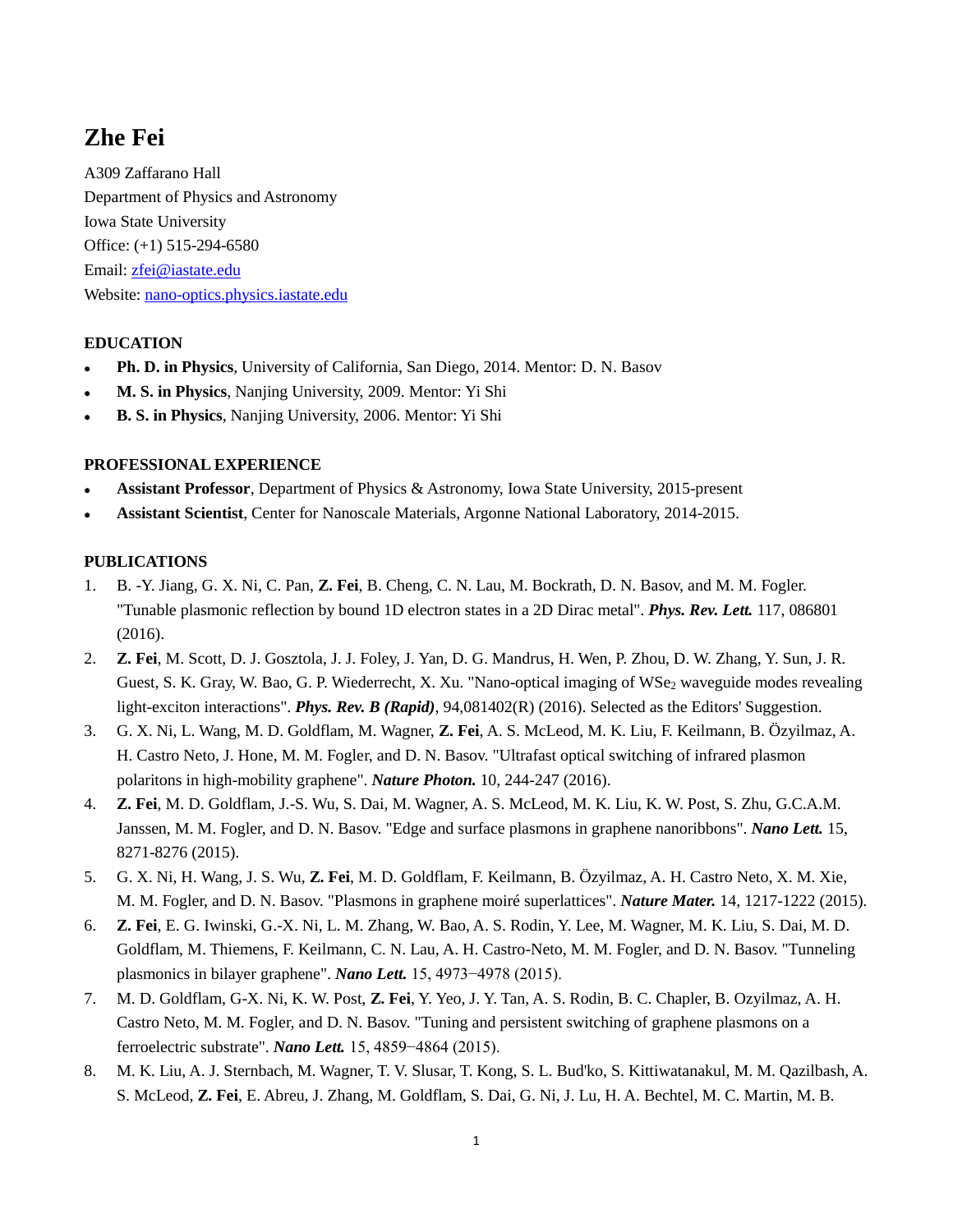Raschke, R. D. Averitt, S. A. Wolf, H.-T. Kim, P. C. Canfield, and D. N. Basov. "Phase transition in bulk single crystals and thin films of VO<sup>2</sup> by nanoscale infrared spectroscopy and imaging". *Phys. Rev. B* 91, 245155 (2015).

- 9. S. Dai, Q. Ma, M. K. Liu, T. Andersen, **Z. Fei**, M. D. Goldflam, M. Wagner, K. Watanabe, T. Taniguchi, M. Thiemens, F. Keilmann, G. C. A. M. Janssen, S-E. Zhu, P. Jarillo-Herrero, M. M. Fogler and D. N. Basov. "Graphene on hexagonal boron nitride as a tunable hyperbolic metamaterial". *Nature Nanotech.* (2015).
- 10. S. Dai, Q. Ma, T. Andersen, A. S. Mcleod, **Z. Fei**, M. K. Liu, M. Wagner, K. Watanabe, T. Taniguchi, M. Thiemens, F. Keilmann, P. Jarillo-Herrero, M. M. Fogler, and D. N. Basov. "Subdiffractional focusing and guiding of polaritonic rays in a natural hyperbolic material", *Nature Commun.* 6, 6963 (2015).
- 11. M. K. Liu, M. Wagner, J. Zhang, A. S. McLeod, S. Kittiwatanakul, **Z. Fei**, E. Abreu, M. Goldflam, A. Sternbach, S. Dai, K. West, M. M. Fogler, J. Lu, A. Stuart, and D. N. Basov. "Spontaneous symmetry breaking in strained Vanadium Dioxide films". *Appl. Phys. Lett.* 104, 121905 (2014).
- 12. M. Wagner, A. S. McLeod, S. J. Maddox, **Z. Fei**, M. K. Liu, R. D. Averitt, M. M. Fogler, S. R. Bank, F. Keilmann, and D. N. Basov, "Ultrafast dynamics of surface plasmons in InAs by time-resolved infrared nanospectroscopy", *Nano Lett.* 14, 4529-4534 (2014).
- 13. S. Dai, **Z. Fei**, A. S. Rodin, W. Gannett, M. Wagner, W. Regan, A. S. McLeod, M. Liu, M. Thiemens, G. Dominguez, A. H. Castro-Neto, A. Zettl, F. Keilmann, M. M. Fogler, and D. N. Basov. "Tunable phonon polaritons in atomically thin van der Waals crystals of boron nitride". *Science* 343, 1125-1129 (2014).
- 14. H. T. Stinson, J. S. Wu, B. Y. Jiang, **Z. Fei**, A. S. Rodin, B. Chapler, A. S. Mcleod, A. Castro Neto, Y. S. Lee, M. M. Fogler, and D. N. Basov. "Infrared nano-spectroscopy and imaging of collective superfluid excitations in anisotropic superconductors", *Phys. Rev. B* 90, 014502 (2014).
- 15. M. Wagner, **Z. Fei**, A. S. McLeod, A. S. Rodin, W. Bao, E. G. Iwinski, Z. Zhao, M. Goldflam, M. K. Liu, G. Dominguez, M. Thiemens, M. M. Fogler, A. H. Castro-Neto, C. N. Lau, S. Amarie, F. Keilmann, and D. N. Basov. "Ultrafast and nanoscale plasmonic phenomena in exfoliated graphene revealed by infrared pump-probe nanoscopy". *Nano Lett.*, 14 (2), 894–900 (2014).
- 16. **Z. Fei**, A. S. Rodin, W. Gannett, S. Dai, W. Regan, M. Wagner, M. K. Kiu, A. S. McLeod, G. Dominguez, M.Thiemens, M. M. Fogler, A. H. Castro-Neto, F. Keilmann, A. Zettl, R. Hillenbrand, M. M. Fogler, and D. N. Basov. "Electronic and plasmonic phenomena at grain boundaries in chemical vapor deposited graphene" *Nature Nanotech.* 8, 821-825 (2013). This work was highlighted by Nature Nanotech. 8, 802-803 (2013), nanotechweb.org, physicsworld.com and many other websites.
- 17. M. K. Liu, M. Wagner, E. Abreu, S. Kittiwatanakul, A. S. McLeod, **Z. Fei**, M. Goldflam, S. Dai, M. Fogler, J. Lu, S. A. Wolf, R. D. Averitt, and D. N. Basov. "Anisotropic electronic state via spontaneous phase separation in strained Vanadium dioxide films". *Phys. Rev. Lett.* 111, 096602 (2013).
- 18. **Z. Fei**, A. S. Rodin, G. O. Andreev, W. Bao, A. S. McLeod, M. Wagner, L. M. Zhang, Z. Zhao, G. Dominguez, M.Thiemens, M. M. Fogler, A. H. Castro-Neto, C. N. Lau, F. Keilmann, and D. N. Basov. "Gatetuning of graphene plasmons revealed by infrared nano-imaging". *Nature* 487, 82–85 (2012). This work was highlighted by Nature Physics 8, 581-582 (2012), physicsworld.com, newscientist.com and many other websites.
- 19. L. M. Zhang, G. O. Andreev, **Z. Fei**, A. S. McLeod, G. Dominguez, M. Thiemens, A. H. Castro-Neto, D. N. Basov, and M. M. Fogler. "Near-field spectroscopy of silicon dioxide thin films", *Phys. Rev. B* [85, 075419 \(2012\).](http://prb.aps.org/abstract/PRB/v85/i7/e075419)
- 20. **Z. Fei**, G. O. Andreev, W. Bao, L. M. Zhang, A. S. McLeod, C. Wang, M. K. Stewart, Z. Zhao, G. Dominguez, M. Thiemens, M. M. Fogler, M. J. Tauber, A. H. Castro-Neto, C. N. Lau, F. Keilmann, and D. N. Basov "Infrared nanoscopy of Dirac plasmons at the graphene-SiO<sub>2</sub> interface" *Nano Lett.* [11, 4701-4705 \(2011\).](http://pubs.acs.org/doi/abs/10.1021/nl202362d?journalCode=nalefd&quickLinkVolume=11&quickLinkPage=4701&volume=11)